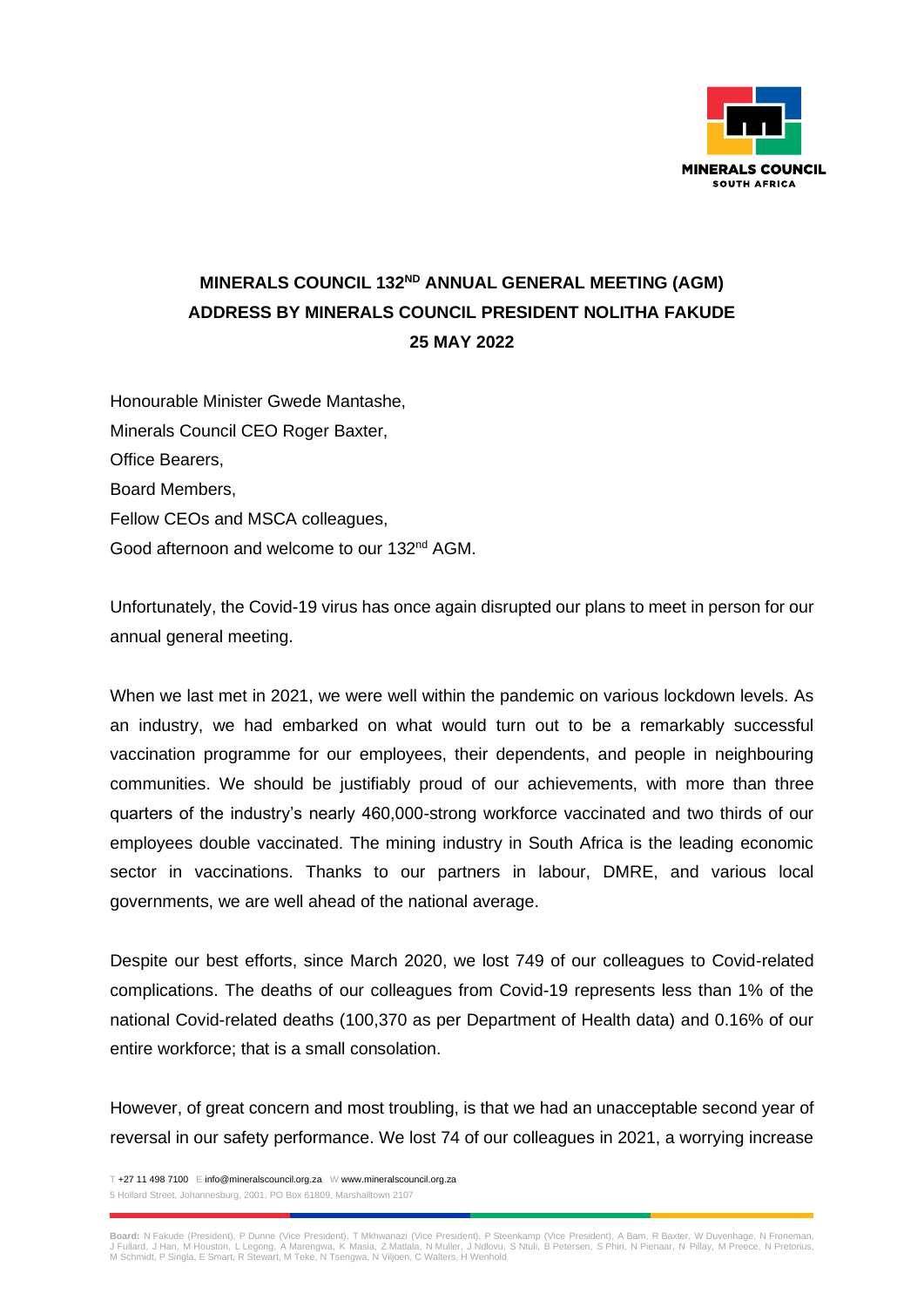

from 60 in 2020 and the all-time low of 51 fatalities suffered in 2019. This is a devastating downward trend. We must honour those who died at work, by recommitting ourselves to safety every day, that is the least we can do for their families, friends, and colleagues.

In December last year, we called a special board meeting to agree on urgent safety interventions to immediately stop the regression in the short term and reverse the trend in the medium term. Eight focus areas were identified by the CEOs. However, looking at the current situation in 2022, we are not out of the woods yet. Unfortunately, the number of deaths so far this year is 20 colleagues compared to 21 in the same period a year earlier.

We remain steadfast in our commitment to zero harm - we know that it is possible. We have managed to reach our best safety performance in 2019. We can do it again. We will do it again. For example, if we consider falls-of-ground, one of the most dangerous aspects of underground mining, we have made heartening headway. For the first time ever, the gold and platinum mines had no fall-of-ground related fatalities in the first four months of the year. There was one such fatality, however, in the coal sector which is highly unusual. We will, and must, make mining safer. However, all CEOs must put this as top of their agenda every day.

Zero harm goes beyond mining safely without injuries and fatalities. It is a culture that includes having safe mining working environments for women. The sobering release of Rio Tinto's external report in February 2022 on workplace culture at its global operations, highlighting bullying, sexual harassment, racism, and discrimination throughout the company was the right thing to do and should be commended. It made us all look at our own operations where we have the same problems that need urgent attention and action. Gender-based violence and femicide is another pandemic that is eating out the fibre of our society. As employers we must play our part too.

Since 1996, when women were first legally allowed to work underground in mining operations, the industry now employs 64,500 women out of a total workforce of nearly 460,000, which translates to just 14%.

Gender-based violence and femicide, sexism and discrimination are a lived reality for so many of our women colleagues, unfortunately, extending beyond the mine gates. While we can implement programmes and interventions at our mines, the problems extend into the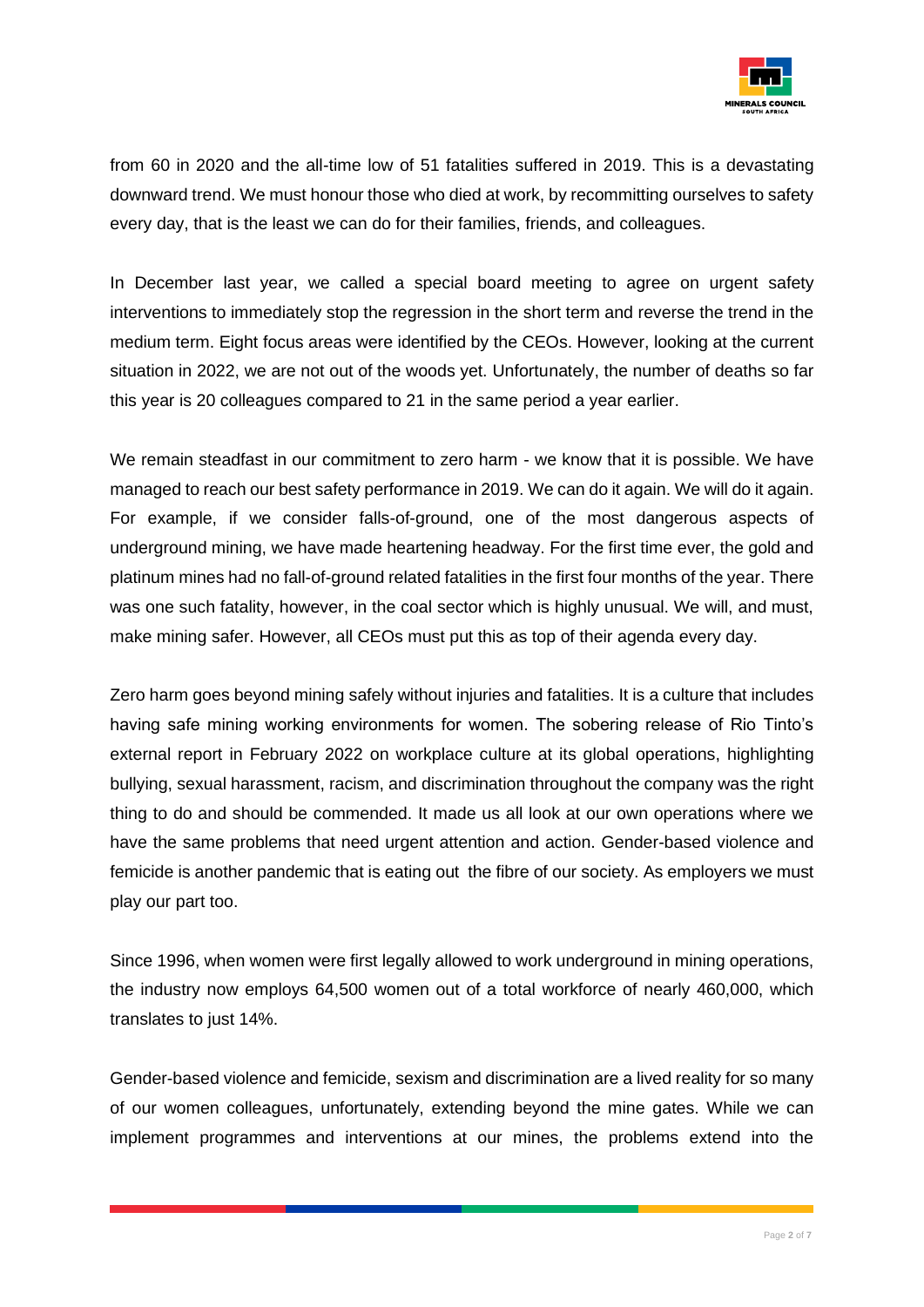

communities. It needs concerted, focused interventions by all stakeholders and communities to address this scourge.

The Minerals Council Board has identified six priority areas to be incorporated into the Women in Mining strategic plan in the White Paper on Women in Mining published in March 2020.

One of the key priority areas is this review of the physical safety requirements to be in line with the Mine Healthy and Safety Council's requirements for PPE, change rooms and ablution facilities, among others.

The Minerals Council and its members have set targets to at least double the percentage of women in mining by 2025, and to work towards 30% to 40% women representation across the industry and 50% in management over the next decade. For these targets to be met we must make the industry attractive for women to build thriving careers.

Early this year, the Minerals Council Women in Mining Leadership Forum sought to acknowledge the crucial role modernisation plays in making mining attractive to women, while accelerating transformation and growth within the industry. Through the Women in Mining Modernisation Heroes campaign, we honoured and celebrated these unsung heroes in the industry who work tirelessly to create an environment in which more women can participate and realise their potential through innovation and technology.

To mark International Women's Day 2022, in partnership with the Department of Mineral Resources and Energy, organised labour, the South African Institute of Mining and Metallurgy and the Mining Education Trust Fund, we celebrated ten Women in Mining Modernisation Heroes - heroes who were selected out of more than 180 women nominated by the Minerals Council's 78 member companies and associations.

Our next campaign will focus on Women in Mining as Community Development Heroes.

## **MARIKANA TRAGEDY**

This year marks a decade since the Marikana tragedy when 44 people lost their lives under tragic circumstances. Their memory lives on. We must use this anniversary of those dark days to reflect on the role mining is playing within its communities and with its employees: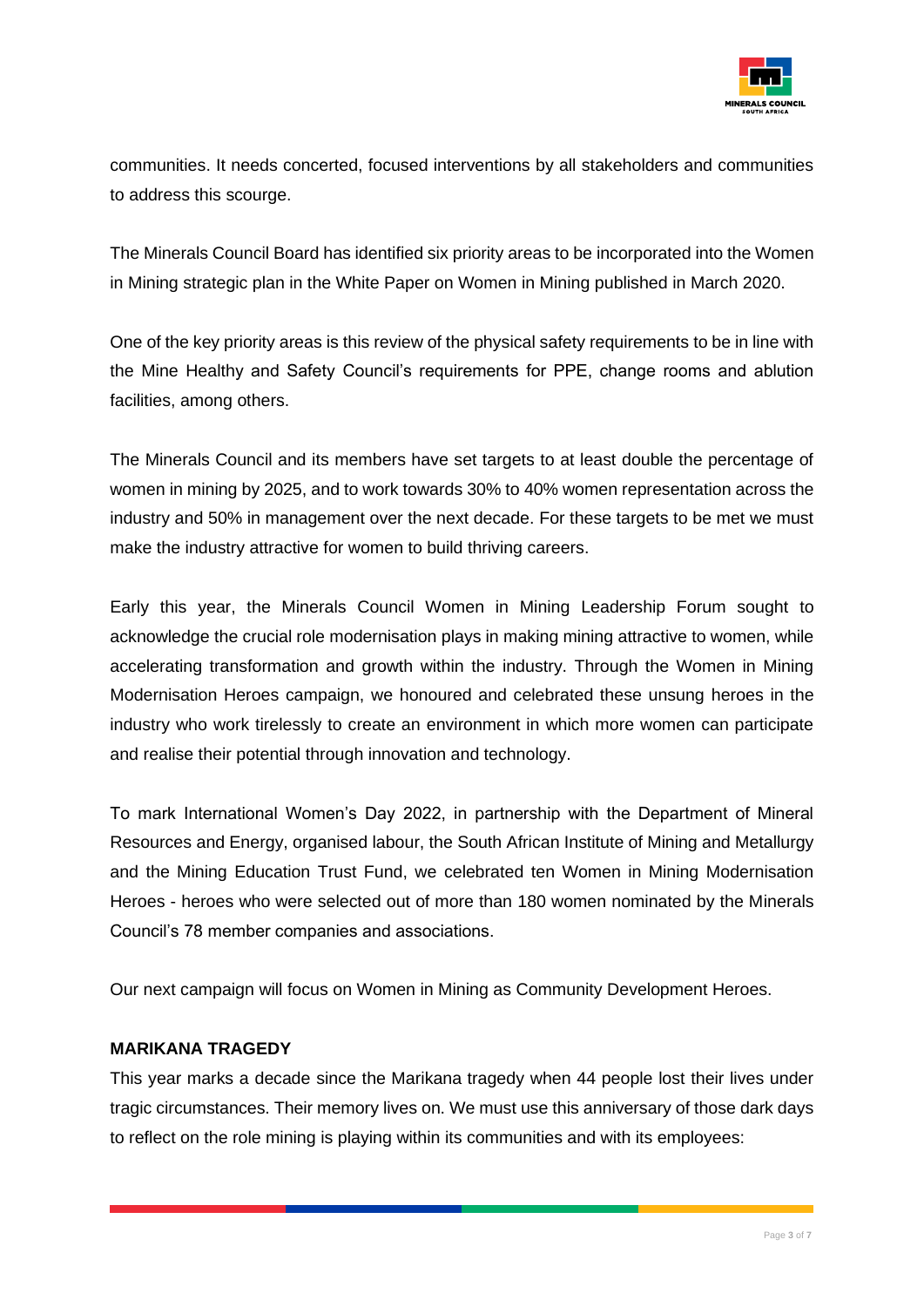

- Are we making a positive, constructive contribution to our most important stakeholders?
- Are our social and labour plans achieving the intentions behind them to uplift communities out of poverty and giving them opportunities for improved livelihoods?

These are some of the questions that we need to reflect on honestly if we are to honour the memory of those who died in this tragedy. It would be disrespectful to them if we take no lessons from those events and make mining matter and be a force for good.

Since 2020, our colleagues at Sibanye-Stillwater have conducted annual commemorations of the events at the assets they bought from Lonmin, marking the day as one to pause, reflect and never forget the events that shocked us all so deeply. Sibanye developed and, in 2020, launched the Marikana Renewal programme, a three-pronged strategy of renewal, honouring, and restitution to shape a new legacy for Marikana. It is working with the widows of all those who died a decade ago to ensure they received the houses they were promised. It is funding the education of 139 beneficiaries. So far, the Sixteen-Eight Memorial Trust has spent R48.5 million on education up to and beyond university level for qualifying candidates. They have revitalised the social and labour plans they inherited to create social and economic opportunities in that community.

For the industry, one of the positive outcomes of the Marikana tragedy, if anything, was the introspection on employee indebtedness, which fed into the events around Marikana. Many companies developed indebtedness programmes to ensure the financial wellbeing of their employees to prevent a recurrence of the events a decade ago. However, we must acknowledge that much more can still be done for most mining communities to ensure future sustainability and wellbeing, especially in the context of a just energy transition.

## **BUSINESS PERFORMANCE**

For our members, 2021 was a good year, with demand for the minerals we produce in an uncertain socio-political global environment pushing prices higher across the board. A major area of concern, particularly for our bulk mineral members, was the inability of Transnet to rail contracted volumes of iron ore, coal, chrome, and manganese. If we consider the opportunity cost of what was delivered against target, the industry forfeited R35 billion of sales.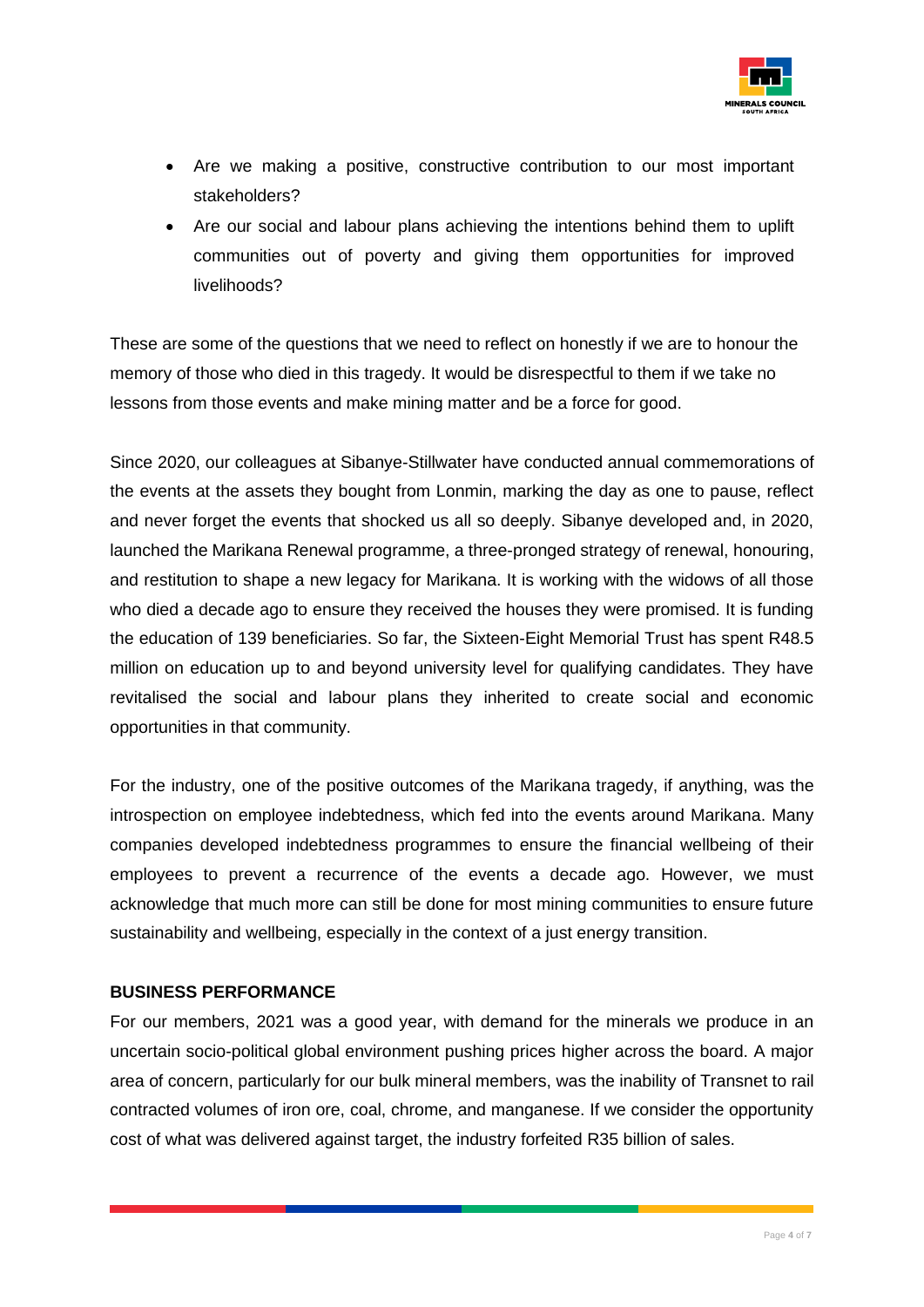

We are in close talks with the Minister of Public Enterprises and senior management within Transnet to address the constraints which appear to be worsening this year, and which are the cause for deep concern and alarm. The industry cannot afford a repeat of 2021 and nor can the country. The Minerals Council is playing a leadership role working with Transnet and government to resolve the challenges and get rail capacity back to target.

We have taken a proactive approach to managing the rail challenges and our members are standing up and being counted. As an example, on security alone the coal mining companies contributed an extra R100 million to managing the security issues on the COAL link line, in partnership with Transnet.

## **ESG/LOW CARBON FUTURE**

Many of the minerals produced by mining are essential building blocks towards a low carbon future and net zero target emission. By applying technologies, building infrastructure, generating energy, and supporting agriculture mining plays a crucial role in life in general, reminiscent of the adage that: If it is not grown, it is mined. And mining has done a great deal to enhance physical infrastructure, potable and agricultural water supplies and the like for communities. However, all this has to be done with huge consideration for the benefit of all stakeholders within competing priorities. The United Nations social development goals (SDGs) are a great framework to help guide us in our prioritisation.

Some crucial SDG goals for us are the achievement of good health and wellbeing of our employees and positive socio-economic impact for the mining communities.

Together with the steps being taken to modernise our industry – to introduce AI and remote working – we expect to see significant improvements in safety performance, productivity and making room for more women in mining. The work being undertaken at the Mandela Mining Precinct is an example of public-private partnerships that work.

Our mining industry is a long way from reaching its potential, in part due to shortcomings and constraints I have already outlined, both internally and as well external.

I am, by nature, both a pragmatist and an optimist – my optimism is firmly rooted in reality.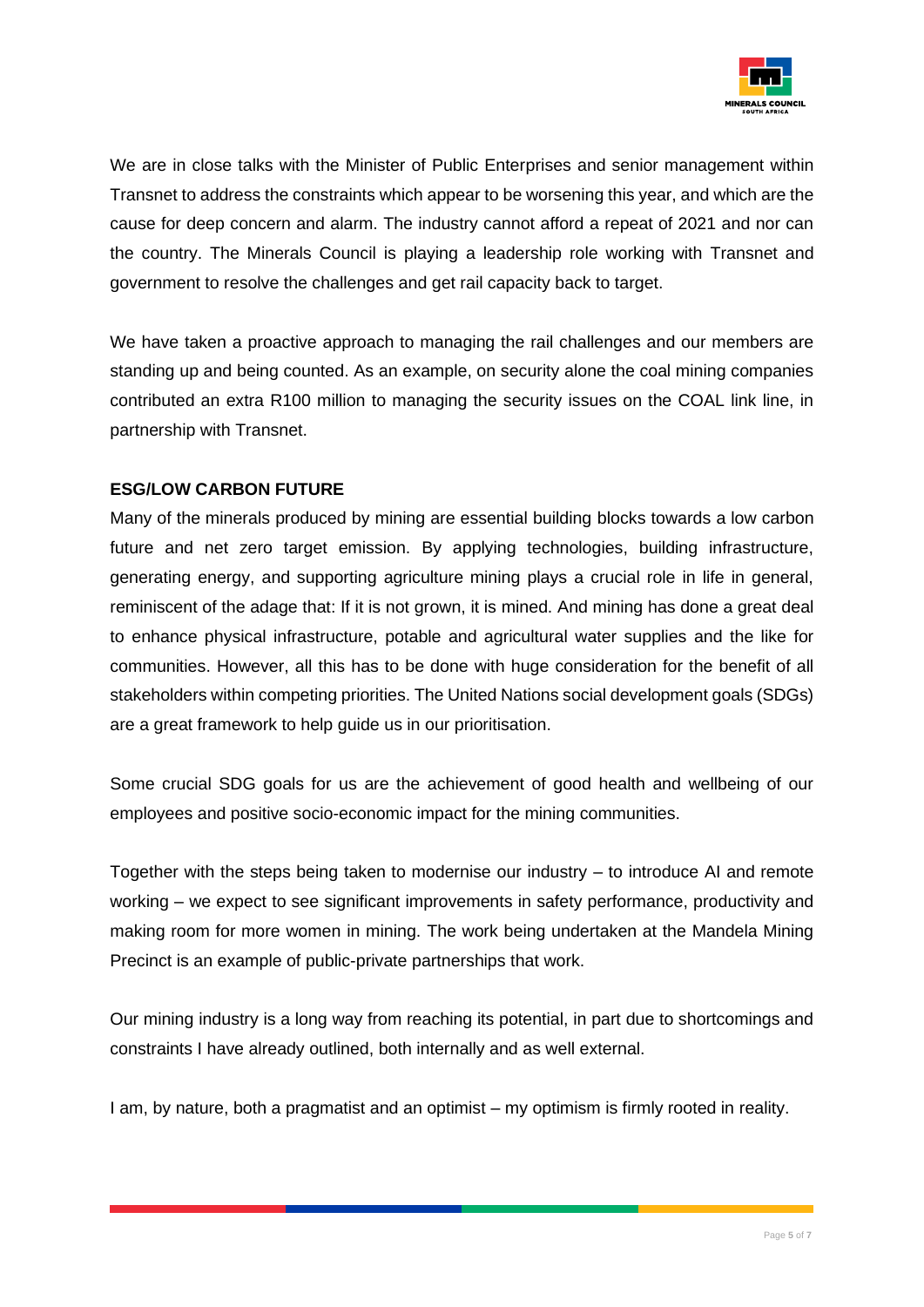

I have no doubt that we, as an industry and a nation can work together to build and unleash the potential of the minerals sector for a brighter future for South Africa. It will take hard work, the courage of our convictions, innovation, and leaders who see far beyond just the two to three-year cycle. Ours is an industry that cities and countries have been built on – we have to, therefore, move away from short-term thinking.

The Minerals Council has continued to engage the DMRE on various issues and especially on the Exploration Implementation Plan agreed in January 2021 and gazetted in April 2022, recognising the urgent need for exploration to attract growth and investment within the industry. We are encouraged by the progress we have seen in the development of recently published Exploration Plan. However, we cannot associate ourselves as the Minerals Council with the Exploration Strategy as we were not consulted with the development of its contents. We hope this will be rectified in due course.

In 2022, ensuring the inclusive growth of the mining sector will require ongoing constructive and honest discussion with government, labour, communities and other key stakeholders around the inhibitors to growth, including challenges around the country's energy generation capacity and the ailing rail infrastructure.

Addressing growing community discontent around mining operations, which stems at least in part from municipal capacity challenges and rising unemployment, will also require greater stakeholder engagement to co-create workable solutions that are supportive of a progressive and economically viable society in the long run. The importance of community engagement cannot be under emphasised. In many instances it is at the heart of our license to operate, and we know we have a long way to go in this regard. It cannot be business as usual.

In this new normal, the mining industry, with its wealth of engineering capacity and strong financial and project management skills, can play a key role in ensuring better lives for our neighbouring and labour-sending communities. We are in this together. Achieving this will take transparency, collaboration, and accountability as we work closely with government, communities, and other key stakeholders.

With Climate change issues and the just energy transition debates taking place throughout the world, the South African mining industry has to be front and centre in these discussion so as to ensure that for our host communities the transition is indeed just and fair. The inclusion of